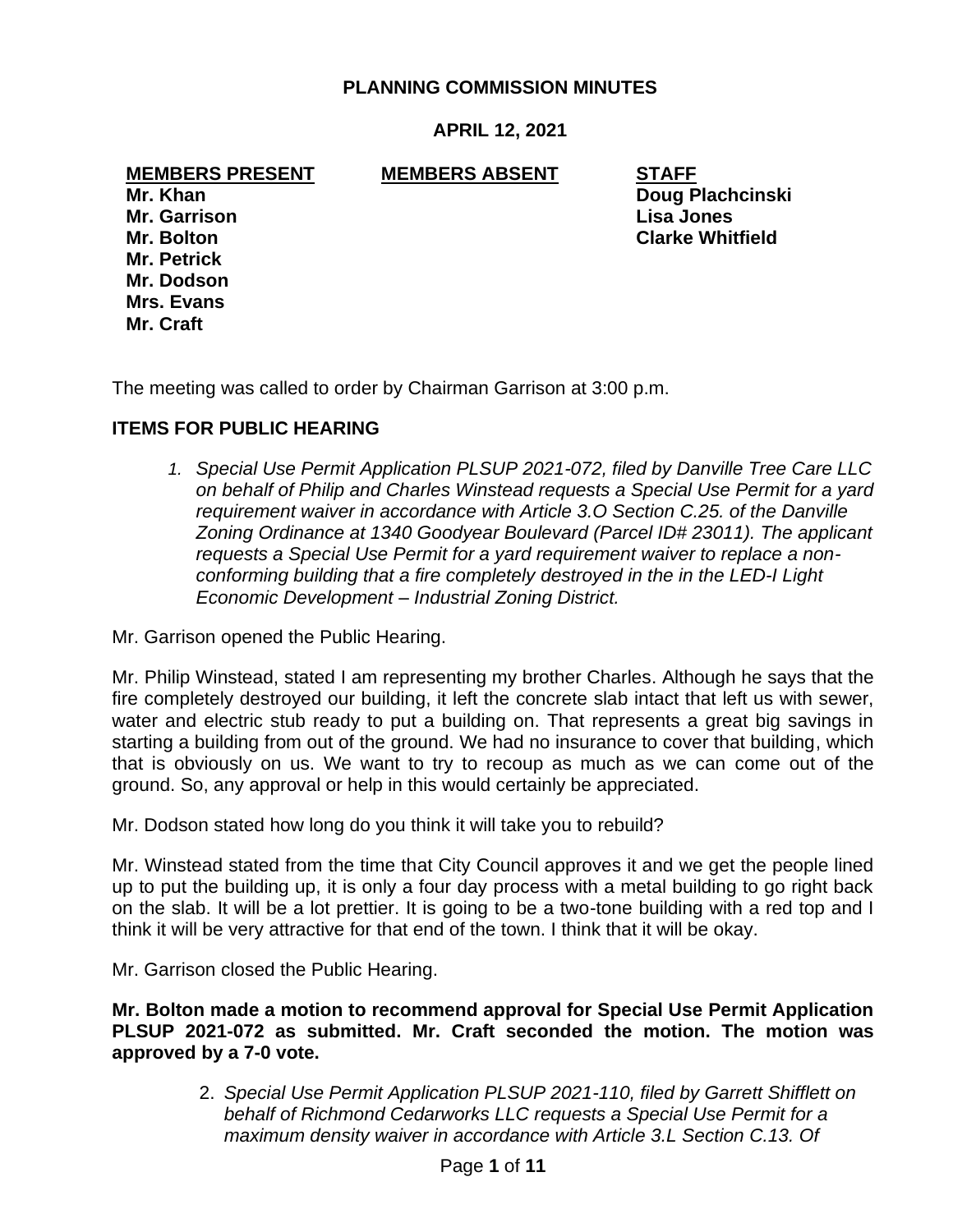*Danville Zoning Ordinance, at 411 Craghead Street (Parcel ID# 21479, 21480, 21481, 21482, and 24373). The applicant requests a Special Use Permit for a maximum density waiver in the TW-C Tobacco Warehouse Commercial Zoning District.*

Mr. Garrison opened the Public Hearing.

Mr. Ron Ford stated, I am the project manager for AS Spencer's and this will be our  $8<sup>th</sup>$ project in the River District. If you have any questions I will try to answer to the best of my ability. We don't have any problems with what zoning is asking us to do.

Ms. Evans stated do you think that two charging stations are enough considering the future?

Mr. Ford stated I can't really answer that question. I know we did two per the City's request on the parking stalls at the knitting mill lofts. At the City Park across the street there were two.

Mr. Craft stated how many off street parking spots are you talking? Down Craghead Street there are a lot of restaurants and etcetera. You are talking about a 115 apartments plus the retail part and you only have how many onsite parking spots?

Mr. Ford stated 70 and we are referencing the parking garage and the parking behind 401 Bridge Street, that back area that used to be a junkyard area.

Mr. Craft stated so you will have assigned parking?

Mr. Ford stated not assigned. There is public parking back there in those areas.

Mr. Craft stated people are going to park as close as they can to their building. If you have a family that has 2 cars per a unit, then again you are roughly talking about 230 cars. It is going to be tough on existing businesses.

Mr. Ford stated we taken some consideration, I know the back parking lot on any given day, if you ride in the back parking lot on the rear of the walk trail, there's multiple empty stalls back there.

Mr. Craft stated those people are not going to walk that far, you know that and I know that. They are just like me and you, they're going to park as close as they can to that building.

Ms. Courtney Johnson stated I live in the Burton condo, which is adjacent to that building. I don't have any beef at all. I think it is awesome; the more the merrier and bring it on in the River District. I am a huge fan and I am on the board. I have the same explicit concerns that you mentioned about the parking and how it will impact that local area. I just don't see how you can accommodate. It sounds like 200 cars in that area and no one is going to park down on the river. They don't do it now for the buildings that are on the river side. That is just a concern, but overall I am all for it and it sounds good. I will mention that is going to cause accidents, people coming out onto Craghead from lots. It is already getting pretty crazy down there and as a consumer and as a dweller and someone who is a big fan of all that you have worked on those amazing units all throughout that area, I think, sorry too much information, I think that area could use luxe apartments, the fewer the better. We're packed downtown right now with \$1,000 small units, I mean make it amazing do larger units and more expensive units. That's my thought anyway. Thank you for consideration and as I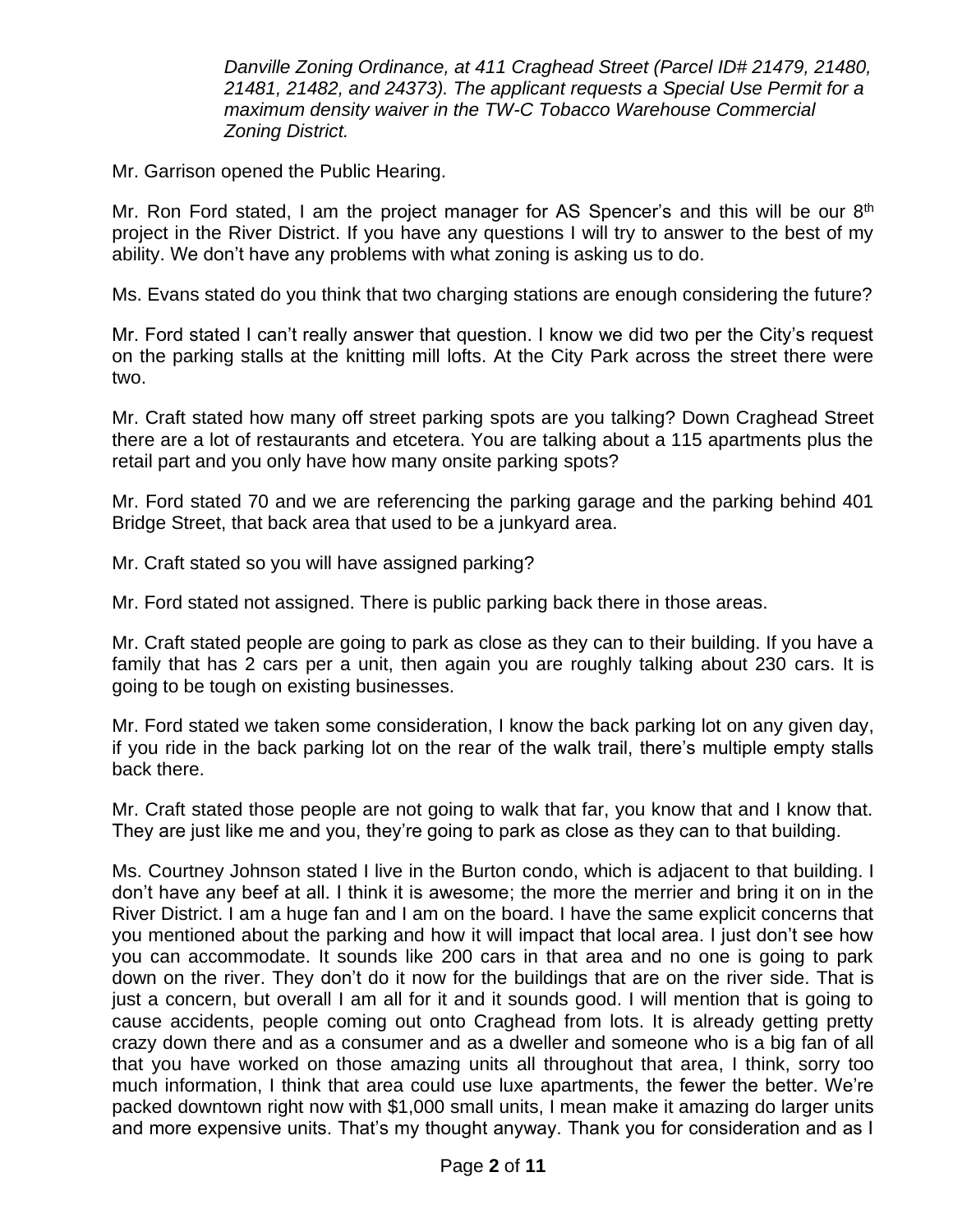mentioned, I'm a fan. I'm all for it but I am concerned about the parking issue for 200 cars and I just don't see it.

Marie Tynan stated I also live in the Burton on Bridge Street and parking is an issue now. I think that the statement that Doug made which is parking is not required should be amended to parking is required of this project. I would also like to know if some of these units will be condominiums, or just apartments.

Mr. Garrison closed the Public Hearing.

Mr. Garrison stated for those of you that are concerned about parking downtown we cannot change the parking requirement for the River District that has been established by City Council. So, if you have concerns about public parking when this comes up in May before City Council, you may appear before them and let them know of your concerns.

Mr. Bolton stated we knew going into this at some point parking was going to be an issue. Basically, what we are saying is that success is going to be an issue. This is just going to be where more people are going to invest and do this. What is the long-term staff's standpoint to solve it?

Mr. Plachcinski stated the City commissioned parking study we got a final draft in the past few months. That study made a series of short-term recommendations, but it also made some long-term recommendations. It talked about how to develop a parking management system throughout the River District. I think that parking management system is going to take on a different look and certainly a different feel for public parking in the River District, than what the city has contended with in the past. Whether it be an increase in enforcement or paid parking. There definitely is as you correctly stated a problem with success. When we had our downtown core between the tobacco warehouse and central business commercial districts, we didn't have parking requirements. We thought wouldn't it be great to have a parking problem, well now suddenly we do have a perception that parking is challenging and really the way to fix that is to have somebody with experience get the city up and running with parking management. We have worked with economic development on getting that document to have that kind of outside expertise and get the city set up to manage parking better. I think that one thing that we haven't talked about a whole lot let's assume for the sake of conversation is one parking space per unit of these 115 units, so we are still 55 parking spaces short. It costs a lot to build those parking spaces so for the 55 units that are going to be using public parking that is a great benefit and we are glad to be able to support the developer by providing that kind of benefit. We do that for multiple developers downtown but there is a public cost to offset their investment and additional parking. That parking management system should help us reconcile that and balance it out. I'm also a downtown resident and I do not park adjacent to my apartment because I park my vehicle in the vehicle charger that is next to the fire station. I walk a couple of blocks and I agree yes it is nice to park close sometimes like when I am unloading groceries but in general I think some people don't like walking on occasion either.

Mr. Bolton stated I think it is good that you are working on it. If you look at the larger cities that have done this people walk 3 or 4 blocks and it is just common. If you can walk to the units and they know they have to walk that far then that works.

Mr. Plachcinski stated one thing that I would like to find out that the 401 Bridge Street building which was immediately fully occupied. I would like to get an understanding of those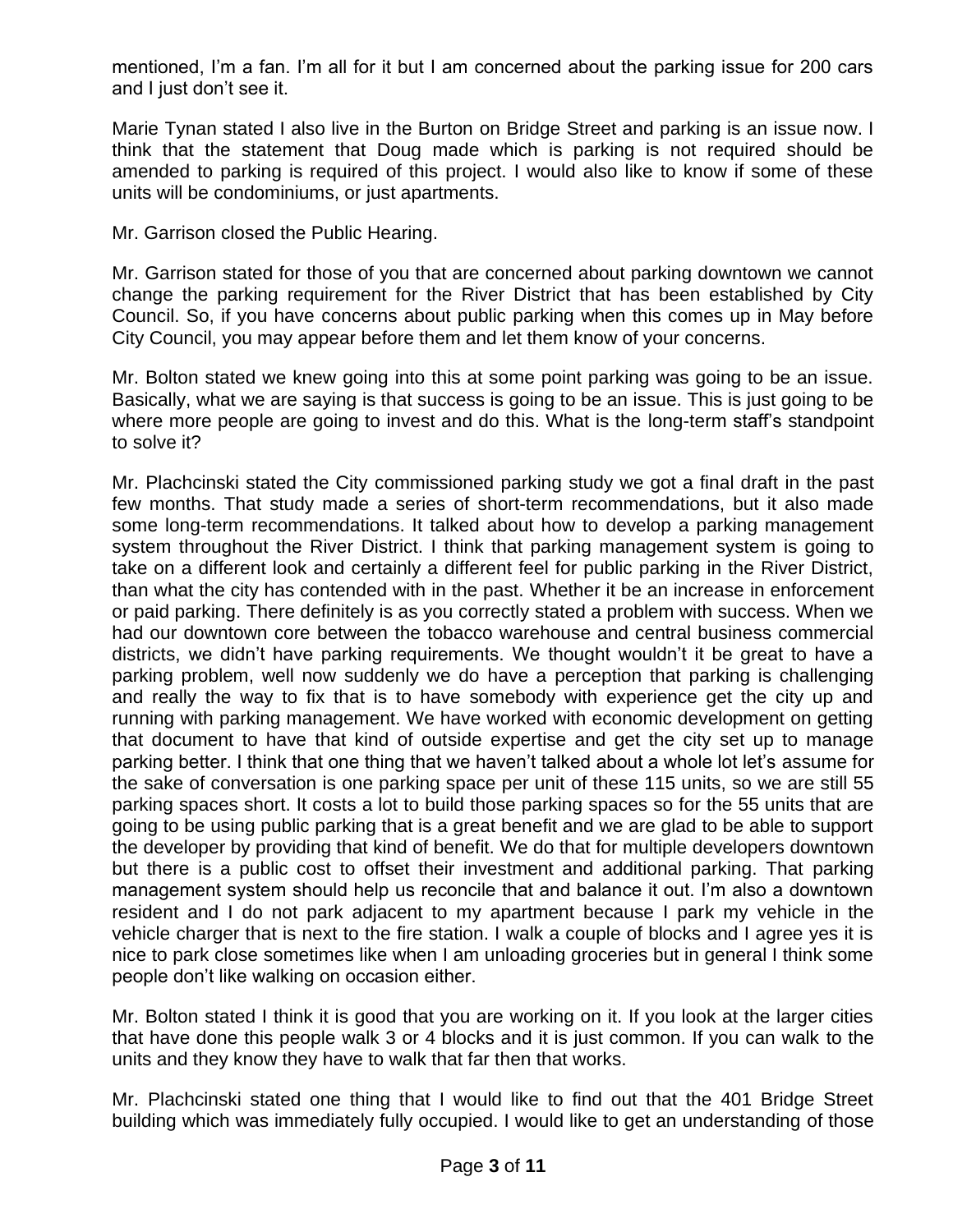new residents what their needs of parking spaces are just to help with our discussions for the other developments like the one before you today.

Ms. Evans stated I have a comment. It doesn't affect this application, but we do need for future development larger apartments or condos downtown. We need more than two bedrooms and two baths. The senior people move out of their homes and they want to move downtown, and one bedroom and one bathroom is not going to do it with some of them that have a lot of stuff.

Mr. Plachcinski stated I think city wide we are facing a housing shortage of every different kind of unit. Whether it is something economical or supportive of those struggling through financial hardship or all the way up to executive level housing, we are at a shortage right now. I Agree we need these units and we need those units and more units, as many as we can because we have no inventory or places for people to go right now.

Mr. Bolton stated that is nationwide problem.

Mr. Plachcinski stated it is and it is very acute here because we are suddenly, where maybe Danville hasn't grown very quickly over the past generation, we are poised to grow very quickly right now.

Mr. Craft stated how long do you think it will take before you do your study as far as the parking?

Mr. Plachcinski stated we have a good understanding of what the parking available is and what the available parking will say for this part of the River District is there is plenty of parking. It may not be the most convenient parking per building but there are several hundred parking spaces that go unused of this sector of the River District. As far as bringing a parking expert into and kind of manage and get us set up with a system and to go through the decision making process on paid parking or how parking will be funded that is probably a longer discussion. I would say several months after we get the expertise on board.

Mr. Craft stated my only concern is the new people that have moved downtown before this explosion of need for housing. They have put their life savings into the businesses and people can't park there, that is my concern.

Mr. Plachcinski stated particularly for business street parking we have a parking enforcement officer now to patrol that area and they are very diligent about handing out tickets. The goal of that is not to restrict parking, but to encourage parking turnover, so you do your business at that business, and you get in your car, and move on. So, you don't consume a parking space for more time than you need to.

Ms. Evans stated I know that Averett has made a comment in the past that they have plenty of parking it's just no one wants to park at the end of the parking lot. I'm the person that parks at the end of the parking lot to walk.

Mr. Garrison reopened the Public Hearing.

Ms. Lori Fuquay stated I also live in the Burton. One of the parking problems in the River District is that when people are parking on the street, they do try to park so they can get out their door and close. They are parking on both sides of the street if you are ever coming out of Newton onto Craghead or Craghead coming onto Newton two cars cannot come onto the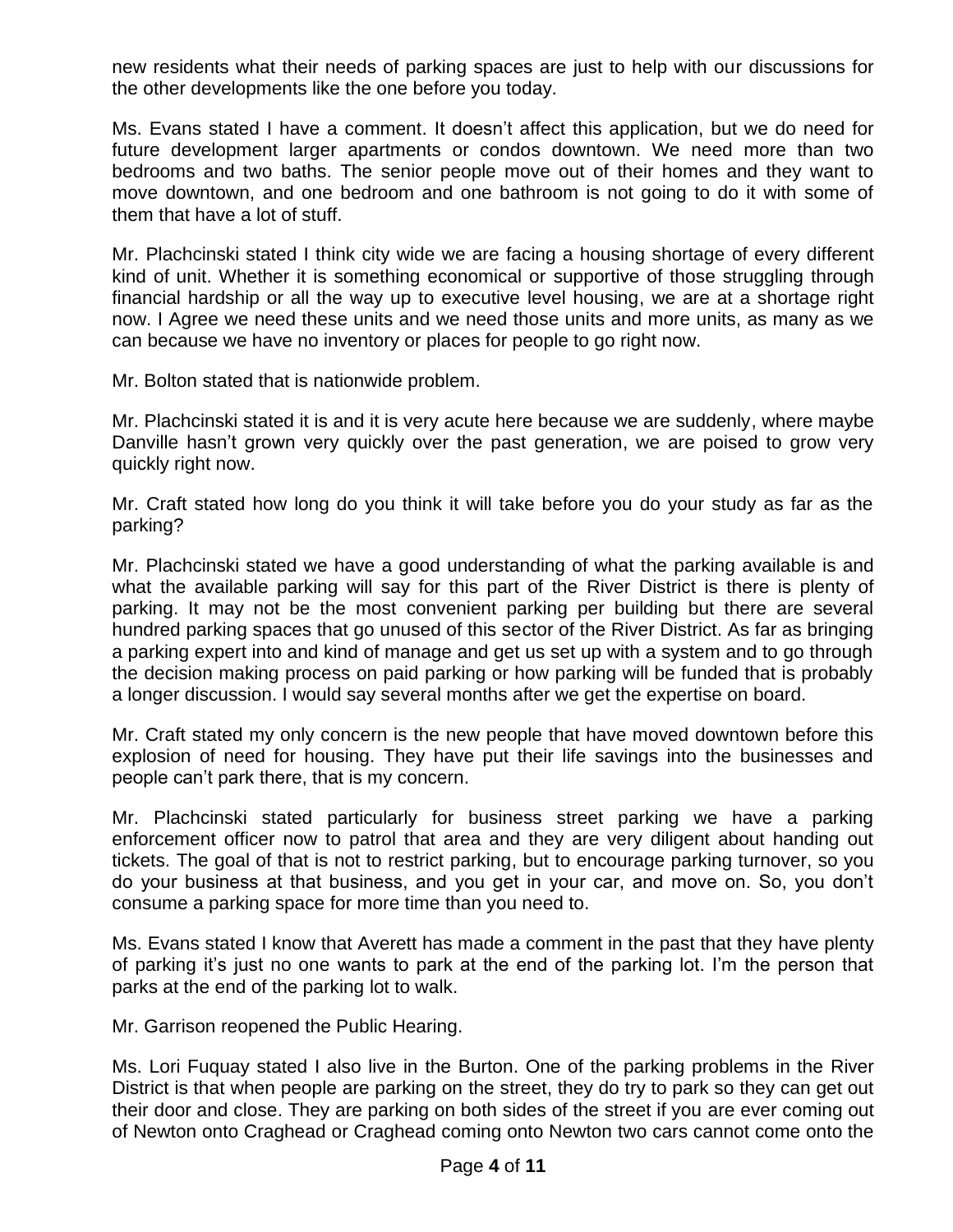street with two cars parked on either side. There is a lot of illegal parking and we have put signs that say don't park to close to the corners because when you are coming out onto Bridge Street from Newton you can't see around cars. We still have cars that come up and park and we have cars that park in loading zones for days. The traffic issue worries me because I'm surprised there hasn't been an accident, especially Newton, only because that is our parking lot. I know coming out we have big vehicles that park over the lines and you can't see out and like I said even today when I left coming out of Newton onto Craghead and there is a car on either side and there is someone pulling in there is nowhere to go. I actually did a study before on the traffic and the parking that was one thing that I did suggest, and I don't know where you are with that but on street parking is a mess.

Mr. Garrison stated again this is a comment that City Council should hear. When this comes up in May come talk to City Council and they may actually designate the City Manager to look into it. If there is illegal parking, there again that is something that they have control over and could tell the City Manager to do things that we can't do.

Mr. Petrick stated Lori you say that you live at Burton and a lot is provided for the residents at Burton.

Ms. Fuquay stated we have a lot that we actually purchased.

Mr. Petrick stated is it being used?

Ms. Fuquay stated I use the lot more now and I don't know how many people actual use it. Some people like to park on the street. I have been to cities where one block over was nothing for me to walk. I think we are very lucky to have that lot and even the one at Newton Landing and nobody wants to park back there. It's not that far but as you were saying when they are not using it and they want to get on the street then we have a problem because we can't have traffic going through. I know that we have two cars and we rent another spot so both cars are on my lot.

Mr. Petrick stated it is human nature that people want to park as close as they can. My daughter use to rent at the Burton and she never used it. She said why when I can park right in the front but of course that was 5 or 6 years ago.

Ms. Fuquay stated we have Averett beside of us so a lot of times we have owners that would like to leave the spaces on there for their visitors, but they also have a lot across the street from them.

Mr. Petrick stated the last time that I drove by there I looked just out of curiosity because this issue has come up just recently and I noticed that you only had a half dozen in cars and probably had what forty spaces at least.

Ms. Fuquay stated we have like 33. When we used to have events the nice thing when people wanted to park on the street, we always had somewhere to go to get off the street because when you came home there were no spaces on the side.

Mr. Garrison closed the Public Hearing.

**Mr. Petrick made a motion to approve Special Use Permit Application PLSUP2021-110 with the conditions per staff. Ms. Evans seconded the motion. The motion was approved by a 7-0 vote.**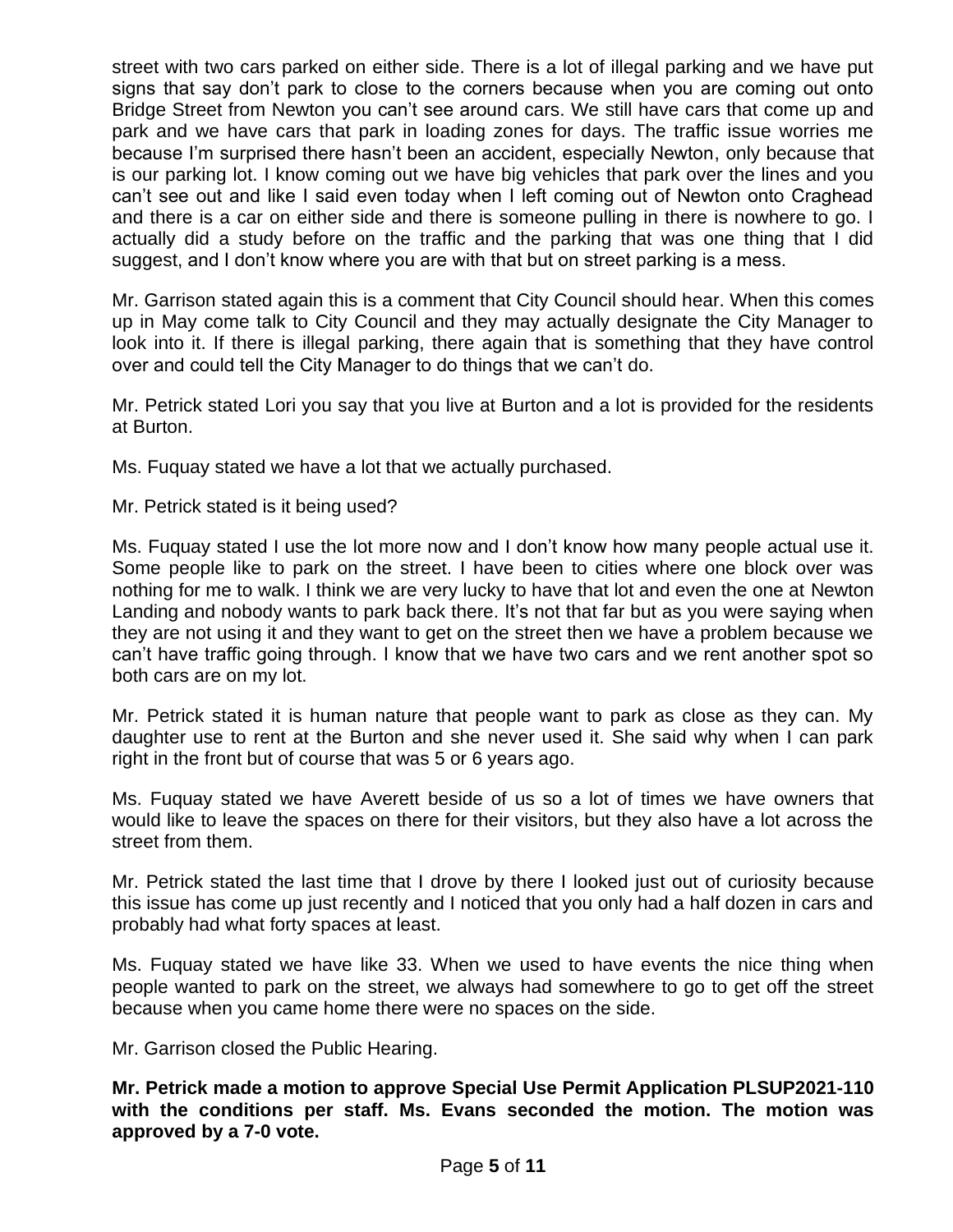3. *Request to amend Chapter 41 entitled "Zoning Ordinance" of the Code of the City of Danville, Virginia, 1986 as amended. Specifically add a new article 3.V Casino Entertainment (C-E) District establishing zoning district purpose, permitted uses, uses permitted by special use permit, lot size requirements, bulk regulations, parking, exterior lighting, signs, noise, landscape and open space, and additional requirements.*

Mr. Doug Plachcinski, Director of Planning Division read the following:

## DRAFT 04-12-2021

#### ARTICLE 3.V C-E CASINO ENTERTAINMENT DISTRICT

#### A. Purpose.

- 1. The Casino Entertainment (C-E) Zoning District establishes standards and conditions for the development and operation of an entertainment and/or casino gaming establishment including accessory uses while promoting the public health, safety, and general welfare insuring development is compatible with existing and anticipated land uses.
- 2. Because of the special characteristics of a C-E district, in particular casino gaming establishments, development in this district requires flexibility in signage, exterior lighting, and other standards not typically permitted elsewhere in the City.
- B. Permitted Uses.

Entertainment establishment and/or casino gaming establishment including accessory uses, buildings, and structures customarily subordinate, incidental, and on the premises of such entertainment and/or casino gaming establishment, such as but not limited to, a hotel and conference center.

- C. Uses Permitted by Special Use Permit
	- 1. Waiver of yard requirements.
	- 2. Waiver of district size.
	- 3. Waiver for increase of maximum building height above 250' feet.
- D. Lot Size Requirements.
	- 1. The minimum C-E district size is 75 acres.
	- 2. The minimum lot area in a C-E district is 25 acres.
- E. Bulk Regulations
	- 1. Maximum building height: 250' feet.
	- 2. Buildings 200' feet or taller must be set back from any non-building structures that are 200' feet or taller by at least 100' feet. Buildings under 200' feet tall must be set back from any non-building structures that are 200' feet or taller by at least 50' feet.
	- 3. Minimum yard requirements:

a.Front yard: 60' feet.

b.Side yard: 40' feet.

c.Rear yard: 40' feet.

- F. Parking:
	- 1. Notwithstanding applicable provisions of Article 8, Parking and Loading Requirements, there are no minimum off-street parking space requirements for developments in the C-E zoning district.
	- 2. Off-street parking areas and drives may encroach in to the front yard setback but must not extend into the required ten (10') foot landscape strip.
	- 3. Electric Vehicle Parking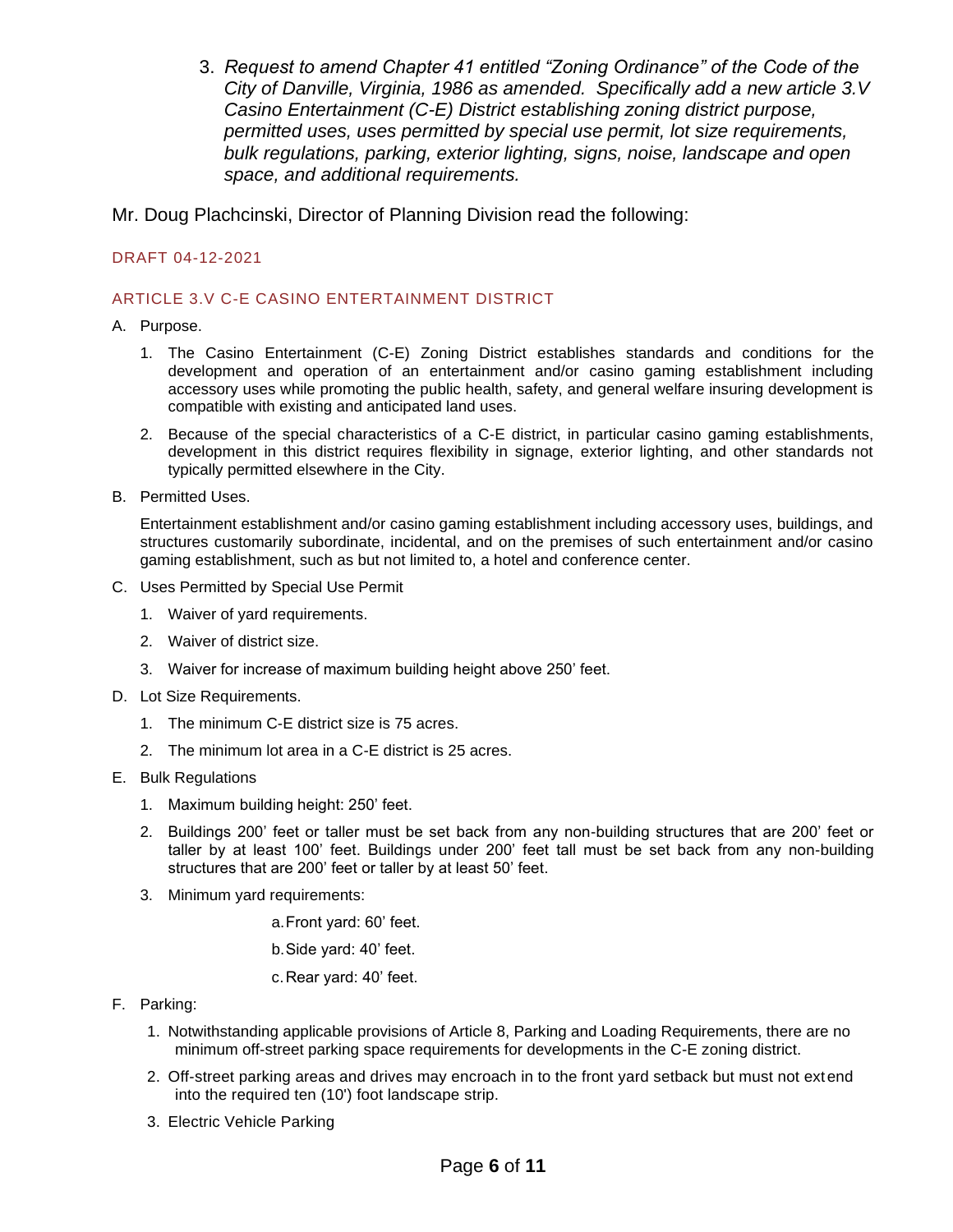- a.At least ten (10) of the provided parking spaces must have electric vehicle charging stations.
- b.At least 20 of the provided parking spaces must be constructed to accommodate future electric vehicle charging stations.

## G. Exterior Lighting

- 1. Development in the C-E district, in particular casino gaming establishments, has unique needs for exterior lighting that require flexibility and would not typically be permitted in other areas of the City.
- 2. Exterior lighting must comply with local, state, and federal regulations and must not interfere with any public roadways.
- 3. Exterior lighting must comply with *Code of Virginia Ch. 12, Title 33.2*.
- 4. All development in a C-E district must comply with *Chapter 41, Article 11* with the following exceptions:
	- a.Maximum illumination levels are measured at the exterior boundaries of the district and not at any property boundaries within the district.
	- b.Upwardly directed lighting may be used to illuminate buildings, structures, and landscaping in the district.
	- c.Awnings or canopies used for building accents over doors, windows, etc., may be internally illuminated (i.e. from underneath or behind the awning).
	- d.Searchlights operated within the C-E district must comply with the following regulations:
	- i. Searchlights must not be operated so as to constitute a traffic hazard or a nuisance.
	- ii. Searchlights must be so operated so as to avoid directing the beam at any building.
	- iii. Searchlight beams must not be displayed at an angle greater than forty-five (45) degrees from the perpendicular.
	- iv. Searchlights must not operate between 12 am midnight and 5 pm.
- H. Signs
	- 1. Each C-E district permits up to four (4) freestanding signs with a maximum sign area of 400 square feet each. An additional area not exceeding 200 square feet may be devoted to architectural elements that serve as support or base for such sign and are not part of the message portion of the sign. The maximum freestanding sign height is 40' feet.
	- 2. Each C-E District may also permit up to four (4) off-site freestanding signs. Off-site freestanding signs are limited in area to seventy-five (75) square feet. An additional area not exceeding one hundred (100) square feet may be devoted to architectural elements that serve as support or base for such sign and are not part of the message portion of the sign. The maximum off-site freestanding sign height is 30' feet
	- 3. The combined area of wall, projecting, awning, canopy or marquee signs must not exceed fifty (50%) percent of any building façade area. The Zoning Administrator must approve that the signage is of an appropriate scale, incorporated into the building's architectural features, and made of durable materials.
	- 4. Entryway features that may include one monument/wayfinding sign up to 50 square feet are permitted at each driveway. An additional area not exceeding 25 square feet may be devoted to architectural elements that serve as support or base for such sign and are not part of the message portion of the sign. The maximum entryway sign height is eight  $(8')$  feet.
	- 5. Electronic message boards may be permitted as a part of on-site freestanding and entryway monument signs.
- I. Noise
	- 1. The exterior noise limits for any source of noise in any C-E zone cannot exceed between 70 dBA between 9 am and 12 am midnight, when measured at the property line of a residential zone.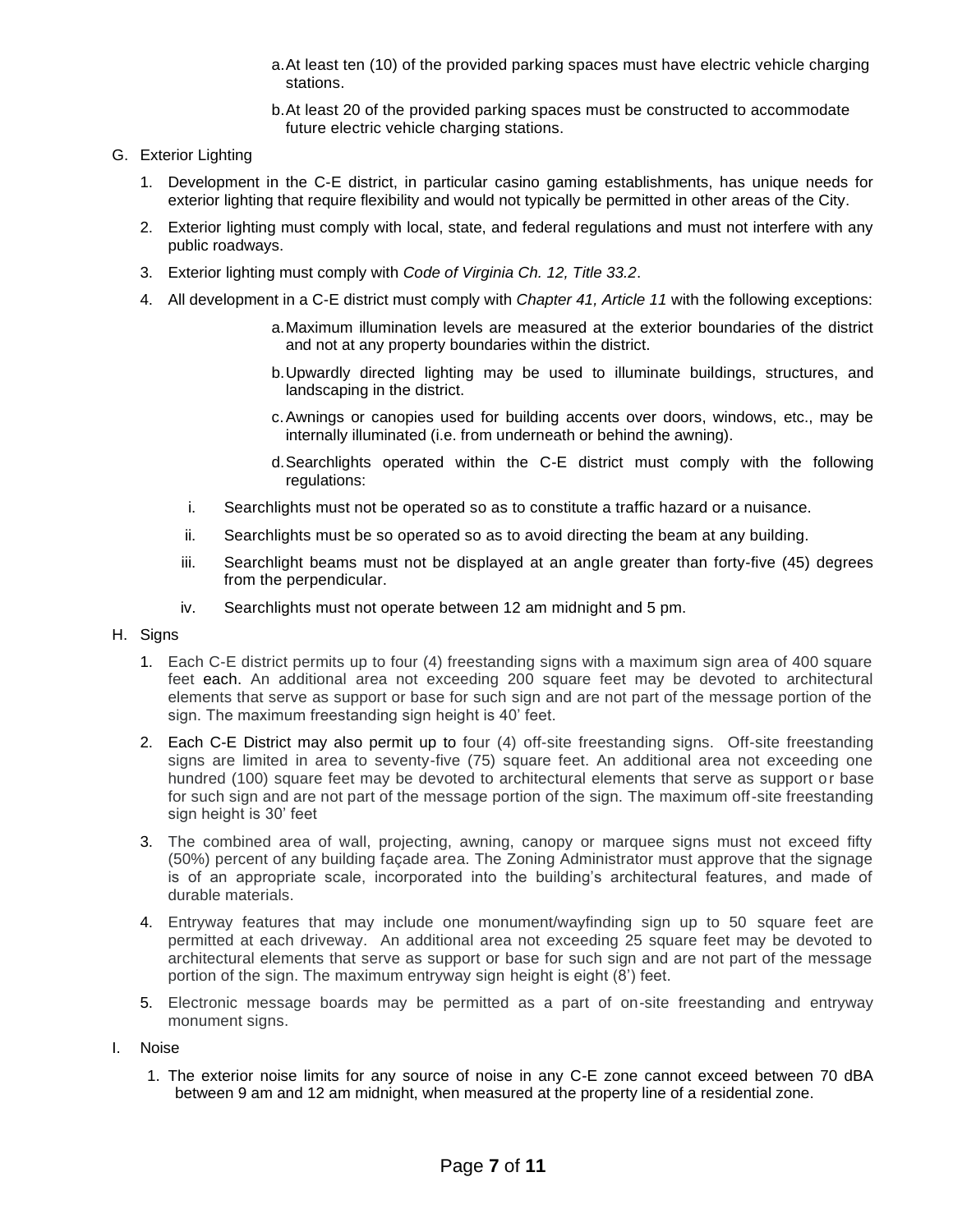- 2. The exterior noise limits for any source of noise in any C-E zone must be reduced between 12:00 am midnight and 9 am so that when measured at the property line of a residential zone the noise does not exceed 50 dBA.
- J. Landscape and Open Space Regulations
	- 1. A minimum ten (10') foot landscaped buffer must be provided along any property line abutting a street right-of-way. Driveways, utility easements and sidewalks are allowed to encroach into the landscaped buffer.
	- 2. A minimum 25' landscaped buffer must be provided along any property line abutting a residential zoning district.
	- 3. Ten percent (10%) of each development must be open space. Open space does not include building footprints, parking and drive aisles, and any other areas not accessible to the public.
	- 4. If a C-E district is within 300' of a City designated non-motorized trail, then the development must provide a ten (10') foot wide shared-use paved path from the development's buildings to the property line closest to the non-motorized trail.
- K. Additional Requirements:
	- 1. All building exteriors must be clad in durable materials. Vinyl siding/cladding is prohibited exterior building material.
	- 2. All dumpsters that are visible from a public road must be fully screened. The screening structure must consist of a masonry unit design enclosure and/or materials to match the adjacent building and a metal gate(s) that screens the view of the dumpster.
	- 3. No driveway may be located within 200' of another driveway.
	- 4. On a corner lot, no curb cut may be closer than 300' feet of the right-of-way extended from the nearest intersecting street.

Mr. Garrison commented before I open the public hearing I want everyone to understand that all we are looking at today is changing the code to allow a (C-E) District it has nothing to do with the specific site. We will not have any comments or questions about the specific site until the rezoning requests has been submitted. We are only talking about the zoning change.

Mr. Garrison opened the Public Hearing.

Mr. Garrison closed the Public Hearing.

Ms. Evans stated what is the definition of a non-building structure?

Mr. Plachcinski stated any structure that is not a building.

Ms. Evans stated can you give an example?

Mr. Plachcinski stated in this particular case it's the smokestacks. All buildings are structures, but not all structures are buildings. The building must have supportive walls and a sort of covering. In this case the smokestacks are not a building because they are not covered. The goal of this is to specifically keep buildings from crowding smokestacks on site.

Ms. Evans stated and will the general public who are not attending this location be able to see the smokestacks. I think that is the public's concern they want the smokestacks to stay and I don't have a reference for 200 or 250 feet.

Mr. Plachcinski stated I believe the smokestacks are 206 to 208 feet tall.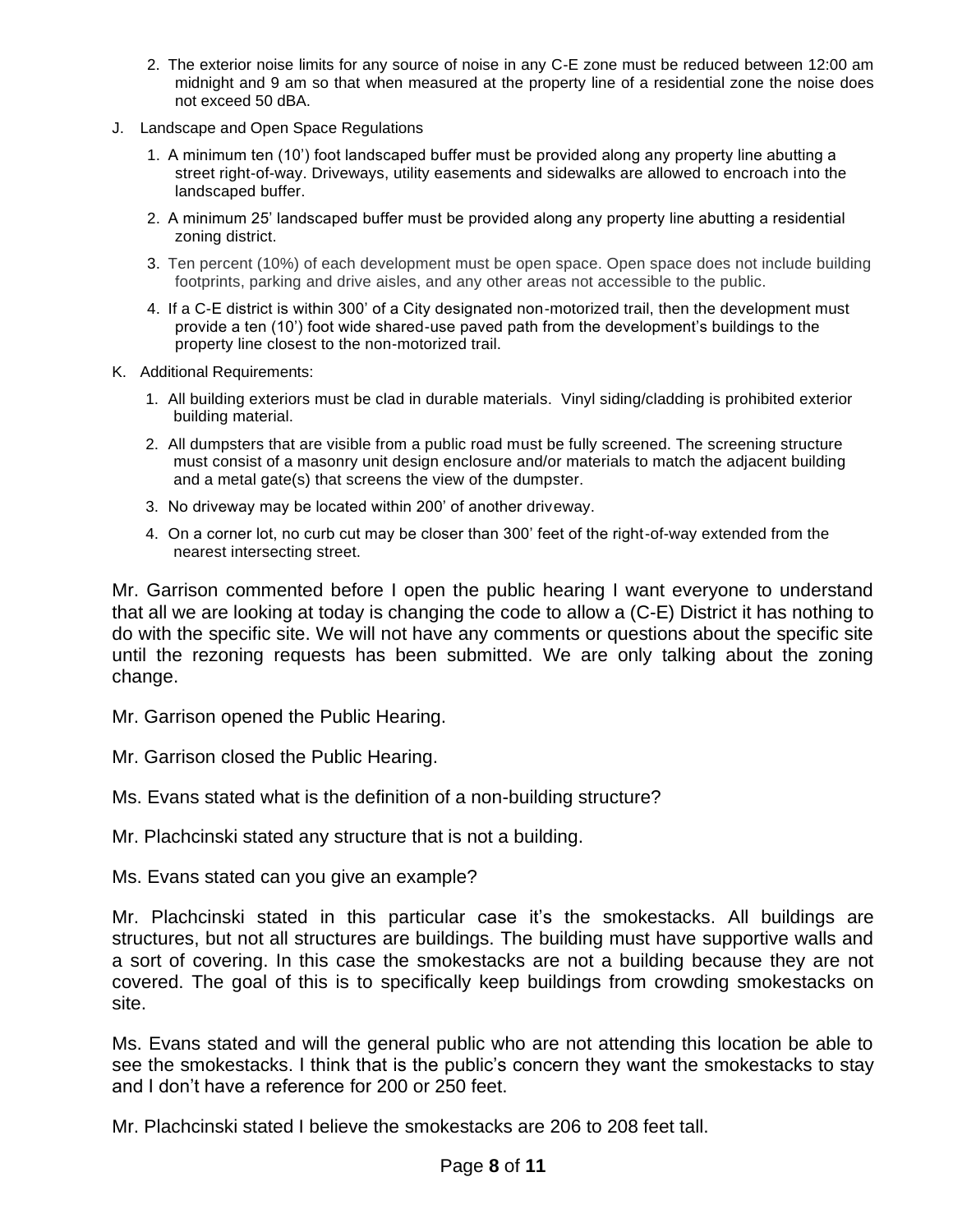Mr. Garrison stated what I had heard was 205. I don't know I haven't measured them but I heard 205 feet.

Mr. Plachcinski stated so if we can go take a field trip we can measure. It should be that all buildings basically will be set back 50 feet at least but if they are taller than 200 feet let's say that the hotel tower does exceed 200 feet tall then it would be an additional 50 feet on top of that to provide some space to respect the smoke stacks.

Ms. Evans stated but there is a chance that the general public will not be able to see the smokestacks.

Mr. Plachcinski stated the buildings will not be surrounding the smokestacks. They will be respected and buffered. The space is kind of like an architectural hyphen as you are viewing in the total site.

Mr. Whitfield stated Mr. Chairman I think we have got site specific because we've been talking about a number of places that could be zoned C-E.

Mr. Garrison stated we are on site specific, but she asked a question what is the difference between structures and buildings? In answering that the only answer was on that particular site it would be the smokestacks. That is something that we will address when Caesars brings us a request to rezone the property. They will have to bring with them drawings I'm assuming of the site and what it would look like.

Mr. Plachcinski stated that is correct.

Mr. Bolton stated are there any localities that you are able to discuss with that already had this and kind of fell in line with this or did you come up with this on your own?

Mr. Plachcinski stated I did research and tried to find some other example locations. You know a lot of them use unnecessary complicated plan unit development style processes. My goal with this was to make this fit into our existing process in the Danville Zoning Ordinance. Things like the noise ordinance standards, the search light standards those are all pirated from other zoning codes.

Mr. Bolton stated I don't really understand seventy decibels but if that is normal then I am okay if that is the general rule.

Mr. Plachcinski stated yeah that is the noise level that we worked out with Caesars and they said it would be appropriate.

Ms. Evans stated is it normal not to have minimum off-street parking requirement?

Mr. Plachcinski stated not necessary but given the attention and the detail that Caesars has given, and again this is site specific it could be any developer, we felt that this similarly to the Tobacco Warehouse District and the Central Business District would not be in a situation where they create a parking shortage within their zoning district.

Ms. Evans stated we just talked about a zoning shortage earlier.

Mr. Petrick stated I'm sure that the utmost concern is to have as much available convenient parking as possible.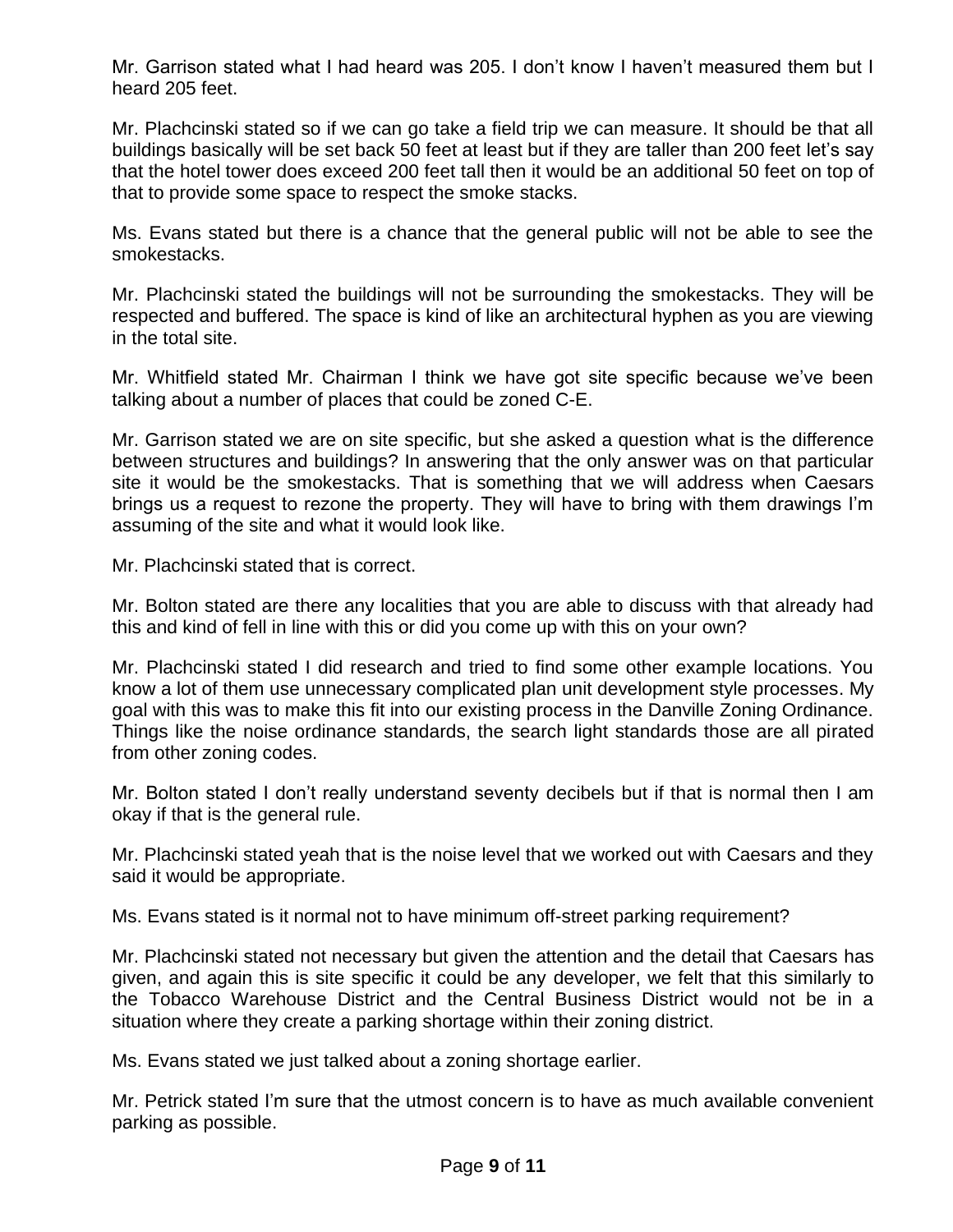Mr. Plachcinski stated because where this particular developer is with their site design we weren't sure what that parking was going to look like. They may be able to explain how they develop their parking program because I'm sure there will be thousands of spaces involved. I have heard surface lots and maybe a parking structure.

Mr. Craft stated parking structures I'm sure to accommodate the people.

- Mr. Kahn stated they'll have to be.
- Mr. Garrison stated and we will get that information when they request to rezone the site.

## **Mr. Bolton made a motion for recommendation of approval for the tax amendment. Mr. Dodson seconded the motion. The motion was approved by a 7-0 vote.**

4. *Request t Request to amend Chapter 41 entitled "Zoning Ordinance" of the Code of the City of Danville, Virginia, 1986 as amended. Specifically amend Article 2.P. Accessory Uses and Structures to allow side yard mechanical units in residential zoning districts with appropriate screening and separation distance from neighboring dwelling windows and doors.*

Mr. Plachcinski stated that existing language within the zoning requires mechanical units like generators, HVAC condensers, and that sort of thing to be in the yard behind a principal dwelling unit. If you drive around town you will notice that this rule is not usually followed in a lot of cases. As we have kind of hit the spring rush to install replacement HVAC units and a lot of generators because we do have places in town that lose power more frequently than others. The plain language of the ordinance restricts such mechanical units on those accessory structures to the rear of the building and in a lot of places it's not practical for whatever reason to have those units in the back of the building. As an interim measure if there are existing mechanical units, we've allowed additional mechanical units to not go any closer to the neighbor's property line and that sort of situation. Trying to work with contractors to screen them as they come up and to just have a straightforward rule that everybody can follow. We're proposing to add new subsection under P under Article 2, that reads in all residential zoning districts mechanical appliances may be inside a yard if they are: (a) screened from view from the public right-of-way; (b) at least ten (10') feet from all neighboring dwellings' windows and doors, and (c) no closer than five (5') feet to any property line. Those are all straight forward, easy to meet and opportunities to remove any sort of judgement call or bias but to allow people the flexibility to put these units where they need to go on their property.

Mr. Craft stated are there any noise restrictions?

Mr. Plachcinski stated no but all the new manufactures residential units are going to be low. The distance between adjacent neighbors and doors are intended to help resolve any noise issues.

- Mr. Garrison opened the Public Hearing.
- Mr. Garrison closed the Public Hearing.
- Mr. Petrick stated what was this in response to just a clarification of an existing?